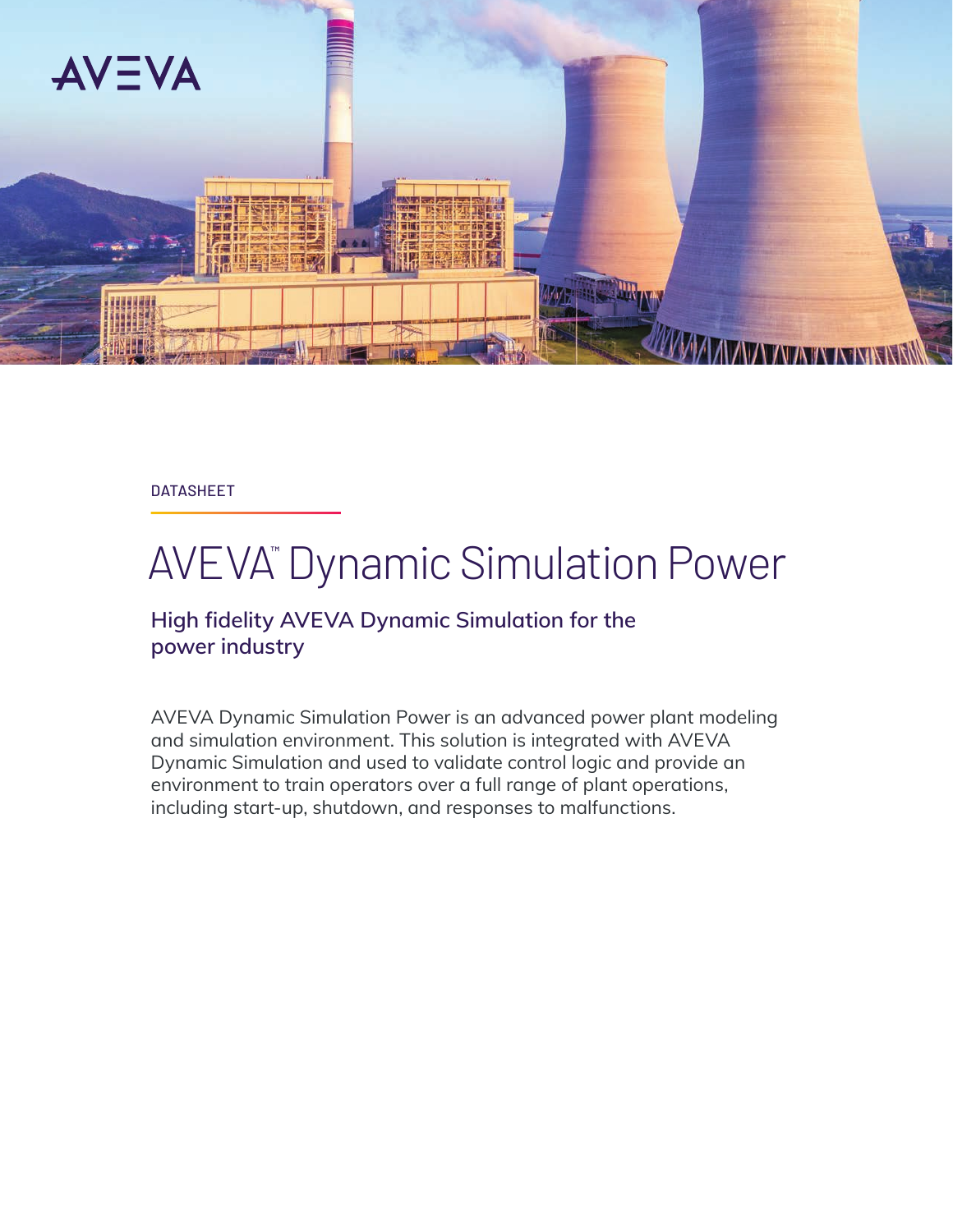#### **Summary**

Advanced, power plant modeling environment. Create flexible, dynamic simulation models that can be combined with a DCS simulation for Engineering validation and control system checkout. Produce an integrated modeling and instructor framework for operator training.

#### **Business value**

- Improve operator training experience and decrease training times
- Validate control logic before commissioning and shorten start-up time
- Leverage the combined modeling power of AVEVA Dynamic Simulation, used in over 1200 simulators worldwide



Accurate heat transfer calculation

#### **Introduction**

AVEVA Dynamic Simulation Power is an advanced power plant modeling and simulation environment for use throughout a plant's lifecycle. Create dynamic simulation models that can be combined with a DCS simulation for engineering validation, control system checkout and ultimately produce an integrated modeling and instructor environment to train operators. Simulate any of the following power plant designs:

- Conventional Drum-unit Gas, Oil, Biomass, or Pulverized Coal-fired Power Plants
- Once-through Supercritical Gas, Oil, Biomass, or Pulverized Coal-fired Power Plants
- Circulating Fluidized Bed-unit Gas, Oil, Biomass, or Pulverized Coal-fired Power Plants
- Gas turbine and Combined Cycle Plants

Combine the specialized models of AVEVA Dynamic Simulation Power with the AVEVA Dynamic Simulation product to create integrated systems unrivaled in the industry. Simulate any of the following complex plant designs:

- Integrated Gasification Combined Cycle (IGCC)
- Combined LNG Terminal/Power Plant
- Refinery Steam Generation and Distribution



Easy-to-Use AVEVA Dynamic Simulation Power GUI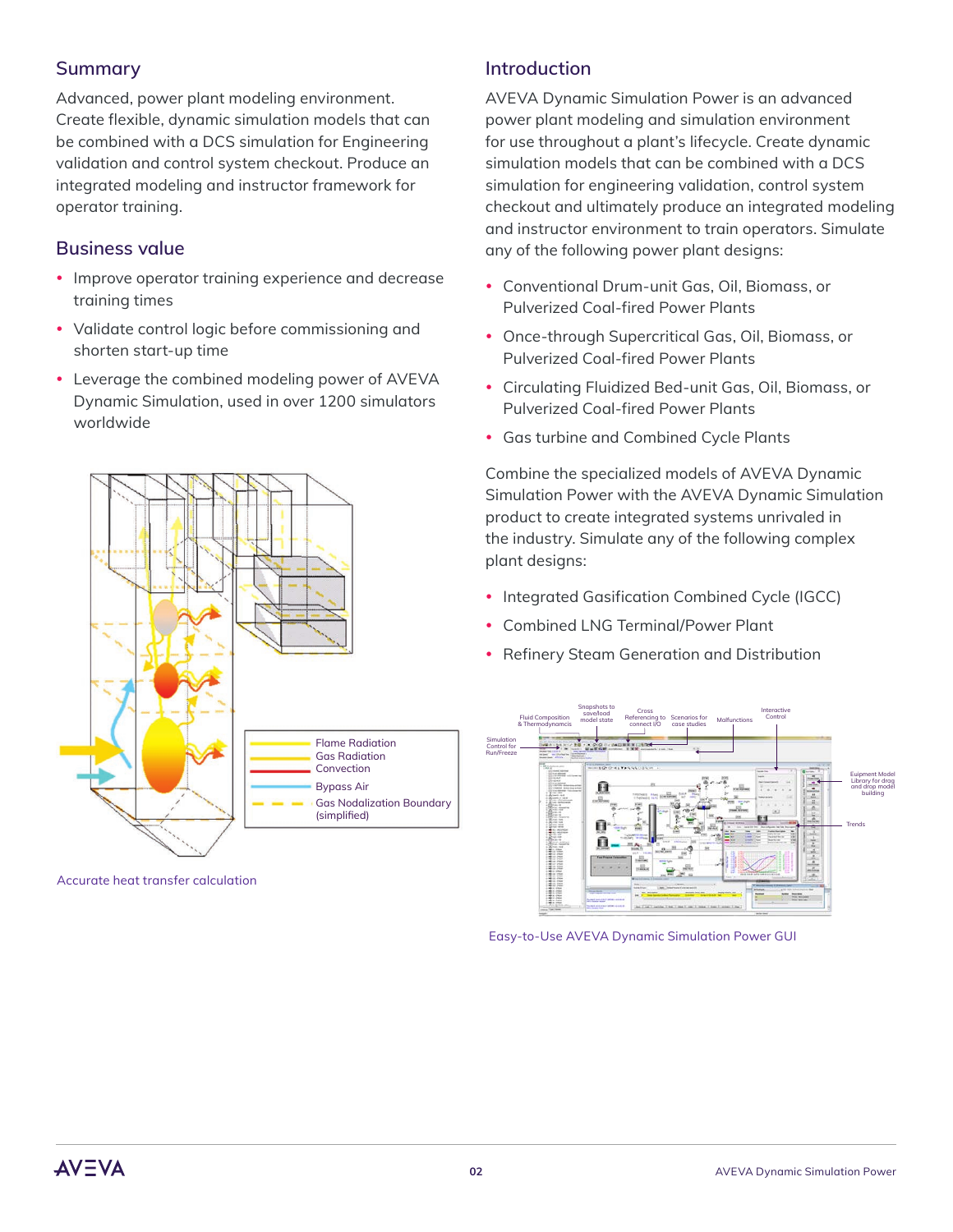## Unit operations/models

Benefit from a complete set of equipment models to rigorously simulate a variety of power plants:

#### **Furnaces**

- Belt feeders
- Coal Pulverizers
- Gas, coal, and oil fuel
- Radiation gas nodes

#### **Boiler**

- Cyclone separator
- Downcomers
- Steam drums
- Once through risers
- Superheater bundles

#### **Heat exchangers**

- Condenser
- Evaporative cooler
- 3-region feed water heaters
- 2 & 3 sector regenerative exchangers

#### **Steam turbines**

- Exhaust hood
- Extraction header
- Governor valve
- Reaction stages
- Steam chest
- Turbines stress
- Metal nodes for turbine soak

#### **Flow components**

- Fan with the quide vanes
- Header
- Heat exchanger
- Pipe
- Pump
- Tank
- y Valve

#### **Environmental**

- Flue gas scrubbers
- Limestone handling
- Selective catalytic reduction (SCR)

#### **Electrical**

- $\cdot$  Bus
- Circuit breaker
- Circuit disconnect
- Electrical load
- Exciter
- Generator with V-curves
- $\bullet$  Motor
- Power source/sink
- Synchronization key
- Synchronization scope
- Transformer
- Voltage regulator